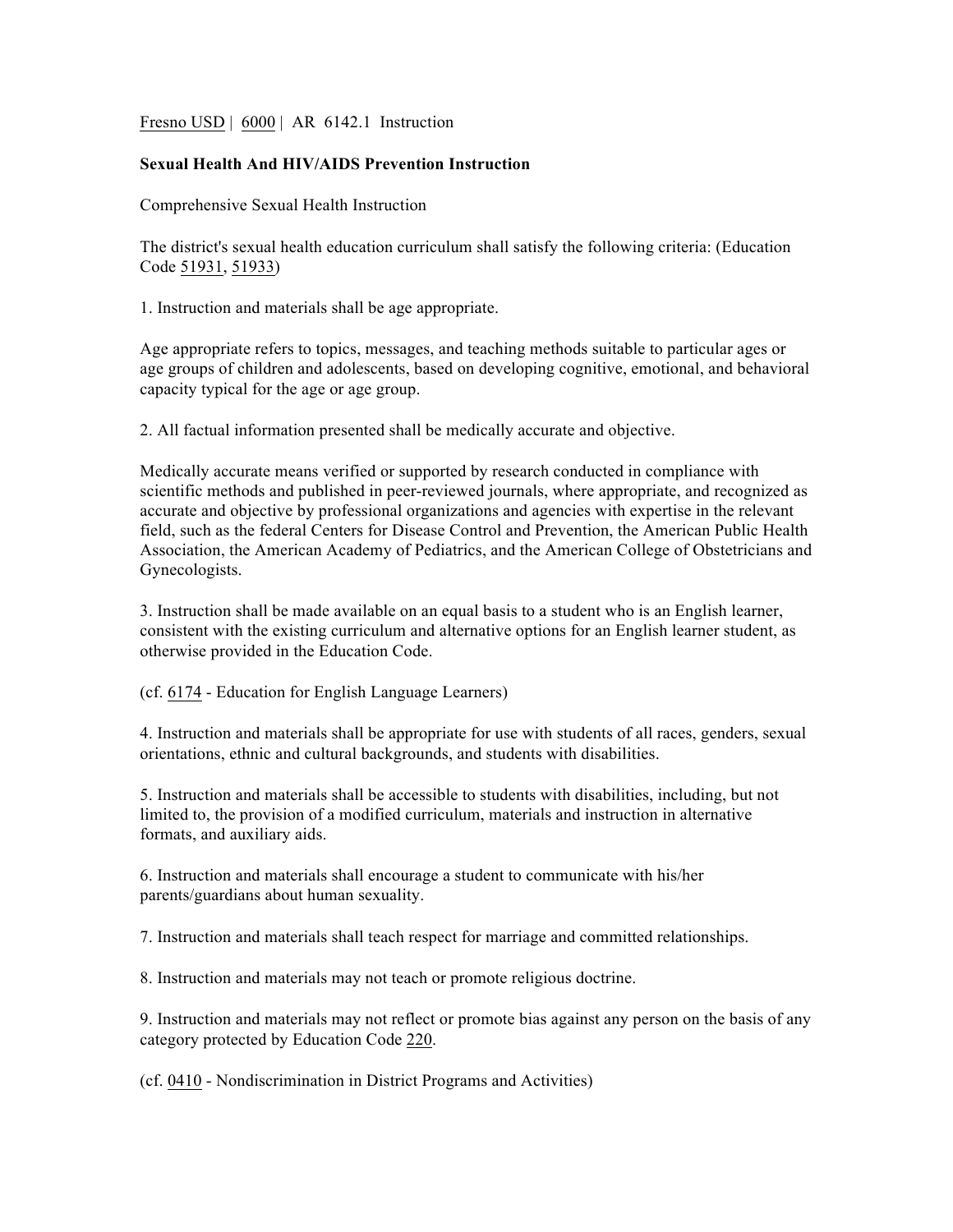(cf. 5145.3 - Nondiscrimination/Harassment)

10. Beginning in grade 7, instruction and materials shall teach that abstinence from sexual intercourse is the only certain way to prevent unintended pregnancy, teach that abstinence from sexual activity is the only certain way to prevent sexually transmitted diseases, and provide information about the value of abstinence while also providing medically accurate information on other methods of preventing pregnancy and sexually transmitted diseases.

11. Beginning in grade 7, instruction and materials shall provide information about sexually transmitted diseases. This instruction shall include how sexually transmitted diseases are and are not transmitted, the effectiveness and safety of all federal Food and Drug Administration (FDA) approved methods of reducing the risk of contracting sexually transmitted diseases, and information on local resources for testing and medical care for sexually transmitted diseases.

12. Beginning in grade 7, instruction and materials shall provide information about the effectiveness and safety of all FDA-approved contraceptive methods in preventing pregnancy, including, but not limited to, emergency contraception.

(cf. 5141.25 - Availability of Condoms)

13. Beginning in grade 7, instruction and materials shall provide students with skills for making and implementing responsible decisions about sexuality.

14. Beginning in grade 7, instruction and materials shall provide students with information on the law on surrendering physical custody of a minor child 72 hours old or younger pursuant to Health and Safety Code 1255.7 and Penal Code 271.5.

(cf. 6143 - Courses of Study)

HIV/AIDS Prevention Instruction

HIV/AIDS prevention instruction shall be offered at least once in junior high or middle school and once in high school by instructors trained in the appropriate courses. Instruction shall accurately reflect the latest information and recommendations from the United States Surgeon General, the federal Centers for Disease Control and Prevention, and the National Academy of Sciences and shall include: (Education Code 51934)

1. Information on the nature of HIV/AIDS and its effects on the human body.

2. Information on the manner in which HIV is and is not transmitted, including information on activities that present the highest risk of HIV infection.

3. Discussion of methods to reduce the risk of HIV infection, including:

a. Emphasis that sexual abstinence, monogamy, the avoidance of multiple sexual partners and abstinence from intravenous drug use are the most effective means for HIV/AIDS prevention.

b. Statistics based upon the latest medical information citing the failure and success rates of condoms and other contraceptives in preventing sexually transmitted HIV infection.